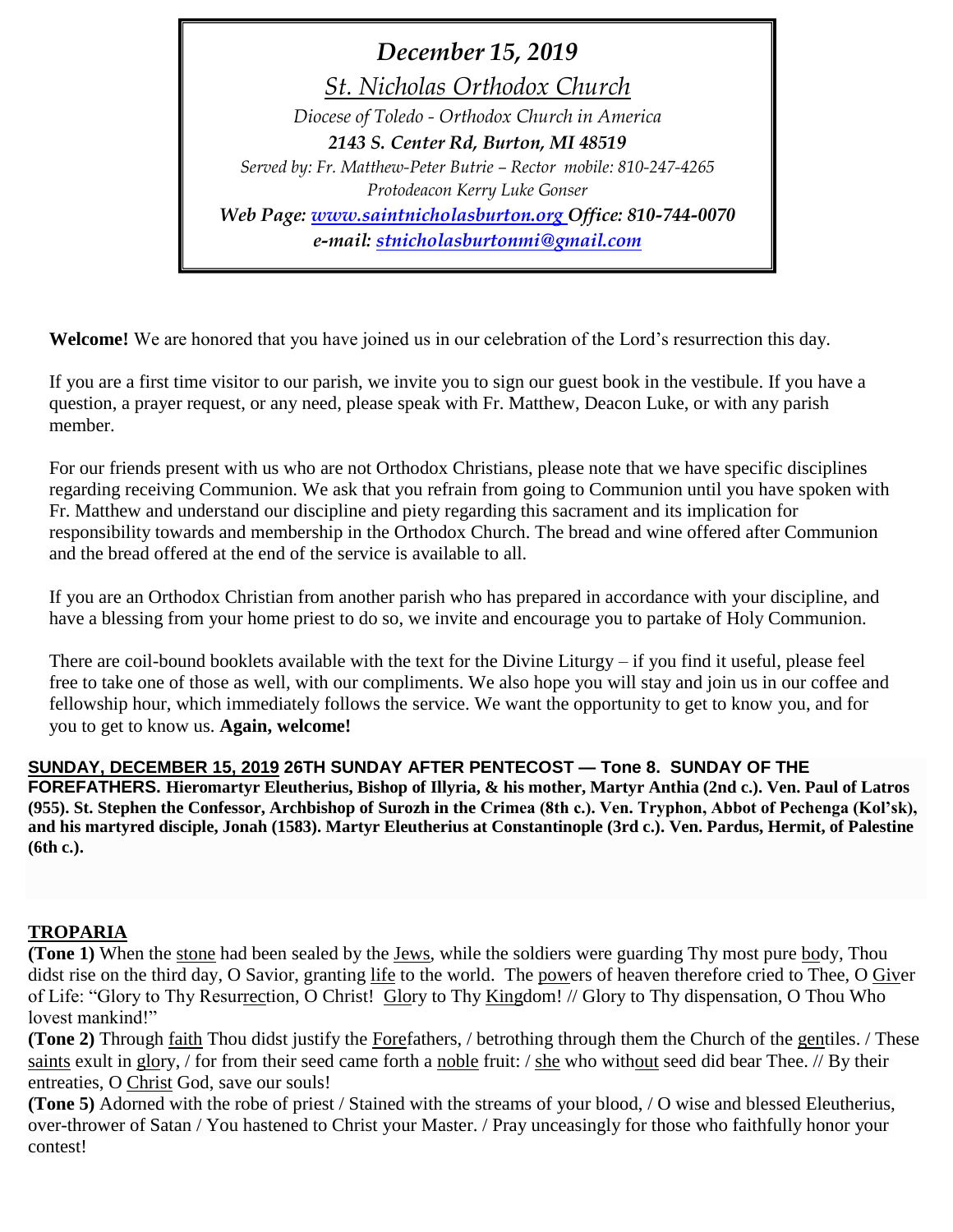**(Tone 4)** In truth you were revealed to your flock as a rule of faith, a model of meekness, and teacher of abstinence, so you won the heights by humility, and riches by poverty, O Holy Father Nicholas, intercede with Christ God to save our souls.

## **KONTAKION**

**(Tone 3)** The Virgin cometh today to the cave to give birth, ineffably to bring forth the Word Eternal. Therefore, rejoice, O earth, at the message, with the angels and shepherds give glory to Him Who shall appear by His own will as a young child, He Who is from eternity God.

*The Prokeimenon in the Eighth Tone:* **Let the righteous exult in glory! / Let them sing for joy on their couches.** *v.* **Sing to the Lord a new song, His praise in the assembly of the faithful!**

**THE READING FROM THE SECOND EPISTLE OF THE APOSTLE PAUL TO TIMOTHY (1:8-18)** Timothy my son: do not be ashamed then of testifying to our Lord, nor of me his prisoner, but share in suffering for the gospel in the power of God, who saved us and called us with a holy calling, not in virtue of our works but in virtue of his own purpose and the grace which he gave us in Christ Jesus ages ago, and now has manifested through the appearing of our Savior Christ Jesus, who abolished death and brought life and immortality to light through the gospel. For this gospel I was appointed a preacher and apostle and teacher, and therefore I suffer as I do. But I am not ashamed, for I know whom I have believed, and I am sure that he is able to guard until that Day what has been entrusted to me. Follow the pattern of the sound words which you have heard from me, in the faith and love which are in Christ Jesus; guard the truth that has been entrusted to you by the Holy Spirit who dwells within us. You are aware that all who are in Asia turned away from me, and among them Phygelus and Hermogenes. May the Lord grant mercy to the household of Onesiphorus, for he often refreshed me; he was not ashamed of my chains, but when he arrived in Rome he searched for me eagerly and found me -- may the Lord grant him to find mercy from the Lord on that Day -- and you well know all the service he rendered at Ephesus.

## *Alleluia, Tone 4*

*v.* **Moses and Aaron were among His priests; Samuel also was among those who called on His name.** *v.* **They cried to the Lord and He heard them.**

**THE HOLY GOSPEL ACCORDING TO LUKE. (14:16-24)** At that time Jesus said, "A man once gave a great banquet, and invited many; and at the time for the banquet he sent his servant to say to those who had been invited, 'Come; for all is now ready.' But they all alike began to make excuses. The first said to him, 'I have bought a field, and I must go out and see it; I pray you, have me excused.' And another said, `I have bought five yoke of oxen, and I go to examine them; I pray you, have me excused.' And another said, 'I have married a wife, and therefore I cannot come.' So the servant came and reported this to his master. Then the householder in anger said to his servant, 'Go out quickly to the streets and lanes of the city, and bring in the poor and maimed and blind and lame.' And the servant said, 'Sir, what you commanded has been done, and still there is room.' And the master said to the servant, 'Go out to the highways and hedges, and compel people to come in, that my house may be filled. For I tell you, none of those men who were invited shall taste my banquet."

**COMMUNION HYMN** Praise the Lord from the heavens! Praise Him in the highest! Alleluia, Alleluia, Alleluia!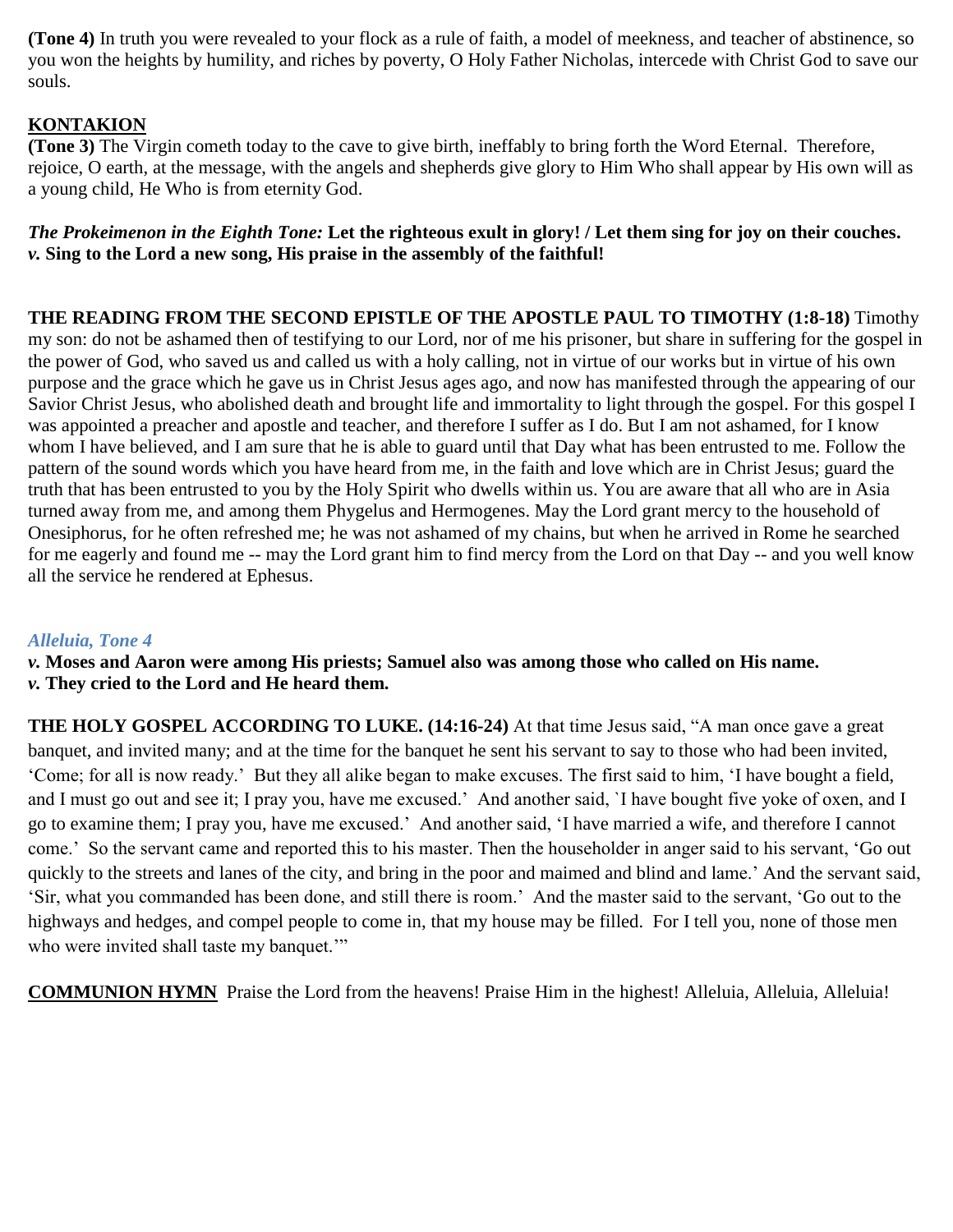## **The Holy Gospel according to Luke 24:1-12 (4th Matins Gospel)**

Now on the first day of the week, very early in the morning, they, and certain other women with them, came to the tomb bringing the spices which they had prepared. But they found the stone rolled away from the tomb. Then they went in and did not find the body of the Lord Jesus. And it happened, as they were greatly perplexed about this, that behold, two men stood by them in shining garments. Then, as they were afraid and bowed their faces to the earth, they said to them, "Why do you seek the living among the dead? He is not here, but is risen! Remember how He spoke to you when He was still in Galilee, saying, 'The Son of Man must be delivered into the hands of sinful men, and be crucified, and the third day rise again.' And they remembered His words. Then they returned from the tomb and told all these things to the eleven and to all the rest. It was Mary Magdalene, Joanna, Mary the mother of James, and the other women with them, who told these things to the apostles. And their words seemed to them like idle tales, and they did not believe them. But Peter arose and ran to the tomb; and stooping down, he saw the linen cloths lying by themselves; and he departed, marveling to himself at what had happened.

#### **Eleutherios the Hieromartyr, Bishop of Illyricum, and his mother Anthia December 15**

This Saint had Rome as his homeland. Having been orphaned of his father from childhood, he was taken by his mother Anthia to Anicetus, the Bishop of Rome (some call him Anencletus, or Anacletus), by whom he was instructed in the sacred letters (that is, the divine Scriptures). Though still very young in years, he was made Bishop of Illyricum by reason of his surpassing virtue, and by his teachings he converted many unbelievers to Christ. However, during a most harsh persecution that was raised against the Christians under Hadrian (reigned 117-138), the Saint was arrested by the tyrants. Enduring many torments for Christ, he was finally put to death by two soldiers about the year 126. As for his Christ-loving mother Anthia, while embracing the remains of her son and kissing them with maternal affection, she was also beheaded. *www.goarch.org*

December 15, 2019

က်ို့မ ဝတ္ထိုး ဝတ္ထိုး ဝတ္ထိုး ဝတ္ထိုး ဝတ္ထိုး ဝတ္ထိုး ဝတ္ထိုး ဝတ္ထိုး ဝတ္ထိုး ဝတ္ထိုး ဝတ္ထိုး ဝတ္ထိုး ဝ

| CANDLE INTENTIONS FOR THE HEALTH AND BLESSINGS OF                                     |                 |
|---------------------------------------------------------------------------------------|-----------------|
| Madeline, Hannah and my family                                                        | Lucy Hogg       |
| Fr. Tom, Fr. Don, Fr. Paul, Fr. Anthony, Matushka Rose Marie, Calvin, Larry, Helen,   |                 |
| Angelo, Joan, Peggy, Bob, Angelo, Christine, Dorothy, Anna, Anna, Alex, Irene, Allen, |                 |
| Deborah, Luba, Kosta, Stojan, Mira, Bosa, Christopher, Allison, Jeanette, Kathryn,    |                 |
| Nicholas, Margaret, Joseph, Ted, Marlene, Gladys, my family and friends               | Joe Tome        |
| Special Intention                                                                     | Joe Tome        |
| St. Nicholas Day Blessing for good health to all our grandkids and their parents      | Baba & Dedo     |
| <b>CANDLE INTENTIONS FOR BLESSED REPOSE</b>                                           |                 |
| Peter Samaras Blessed Repose ~ Memory Eternal                                         | Dorothy Goodman |
| Blessed Repose on St. Nicholas Day to our grandsons Andrew and Matthew                | Baba & Dedo     |

### **ETERNAL LIGHT AT THE ALTAR**

Joe and Mickey Gonser Blessed Repose Adams Family

# လန္တြိုးေလ့ရွိပဲေလ့ရွိပဲေလ့ရွိပဲေလ့ရွိပဲေလ့ရွိပဲေလ့ရွိပဲေလ့ရွိပဲေလ့ရွိပဲေလ့ရွိပဲေလ့ရွိပဲေလ့ရွိပဲေလ့ရွိပဲေ

**WELCOME** all our friends and visitors. Please join us in our fellowship hall after Liturgy for coffee and doughnuts.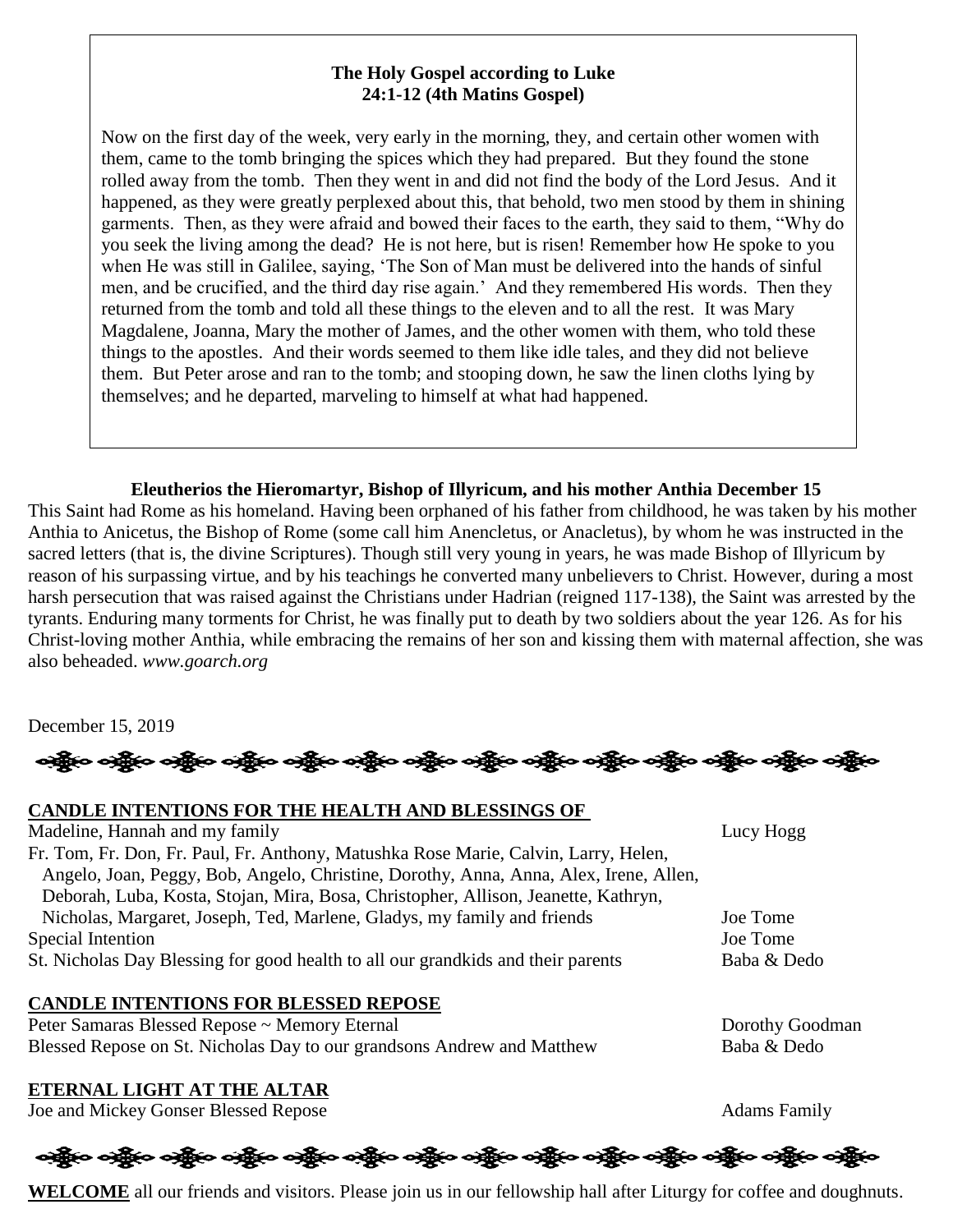**MEMORY ETERNAL** Olga Samaras, preceded in death by her husband Peter, fell asleep in the Lord on December  $14<sup>th</sup>$ . The funeral is Thursday, December 19<sup>th</sup> at church; visitation at 10 am, funeral service at 11 am & burial at 1 pm at Great Lakes National Cemetery. Bog da prosti! Memory eternal! Christ is risen!



**DECK THE HALLS** December 16<sup>th</sup> at 10 am. We will be setting up the indoor Nativity scene & decorating the church. Everyone is welcome. Many hands lighten the load so any help you can offer is greatly appreciated.



**CATHOLIC CHARITIES GIFT CARDS** Catholic Charities hopes to include a **\$20** gift card with every gift bag they give out to the adults at the Christmas dinner but they need our help. They can be from Walmart, Meijer or grocery stores. You can give the gift cards to Susie Ford, Jennifer Shann or drop them off at the office.

**2020 OFFERING ENVELOPES** Offering envelopes are ready to be picked up in the Parish Hall. It is extremely helpful when you use them so thank you in advance.

**NEWSLETTER** Crew will be meeting Tuesday, Dec  $17<sup>th</sup>$  at 9:30 am. With it being such a busy time, extra help will be needed. We look forward to seeing you there.

# **INSTALLATION OF THE NEWLY ELECTED PARISH COUNCIL MEMBERS AND AUDITORS** will be

held on Sunday, December 22, please be in attendance. Please receive Confession in preparation for installation and receive Holy Communion on December 22. Confessions should be heard prior to the feast of the Nativity.

# **OUR CHARITY MINISTRIES**

**HOPE IN A BOX** is collecting socks, towels, toiletries and new toys for December. Place the items in the blue box in the hall. Catholic Charities Community Closet will distribute the items.

**FOOD DRIVE** Place non-perishable food items in the other blue box in the hall.

| <b>Weekly Schedule:</b><br><b>Today</b>                | <b>Noisy offering</b>                                                                                                                                                                  |
|--------------------------------------------------------|----------------------------------------------------------------------------------------------------------------------------------------------------------------------------------------|
| <b>Monday</b> , Dec 16<br>$10 \text{ am}$              | <b>Decorate Church for Christmas</b>                                                                                                                                                   |
| Tuesday, Dec 17                                        | Fr. Matthew in Toledo                                                                                                                                                                  |
| <b>Wednesday, Dec 18</b><br>$9:30$ am<br>$11:30$ am    | Divine Liturgy<br><b>Adult Ed Class</b>                                                                                                                                                |
| <b>Friday, Dec 20</b>                                  | Communion Calls in Bay City and Caro                                                                                                                                                   |
| <b>Saturday, Dec 21</b><br>5 pm                        | Vespers followed by confessions                                                                                                                                                        |
| <b>Sunday, Dec 22</b><br>$9:30$ am<br>10 <sub>am</sub> | <b>SUNDAY BEFORE THE NATIVITY OF OUR LORD</b><br>Hours<br>Divine Liturgy<br>Installation of the parish council members and auditors elected this past November<br><b>Church School</b> |